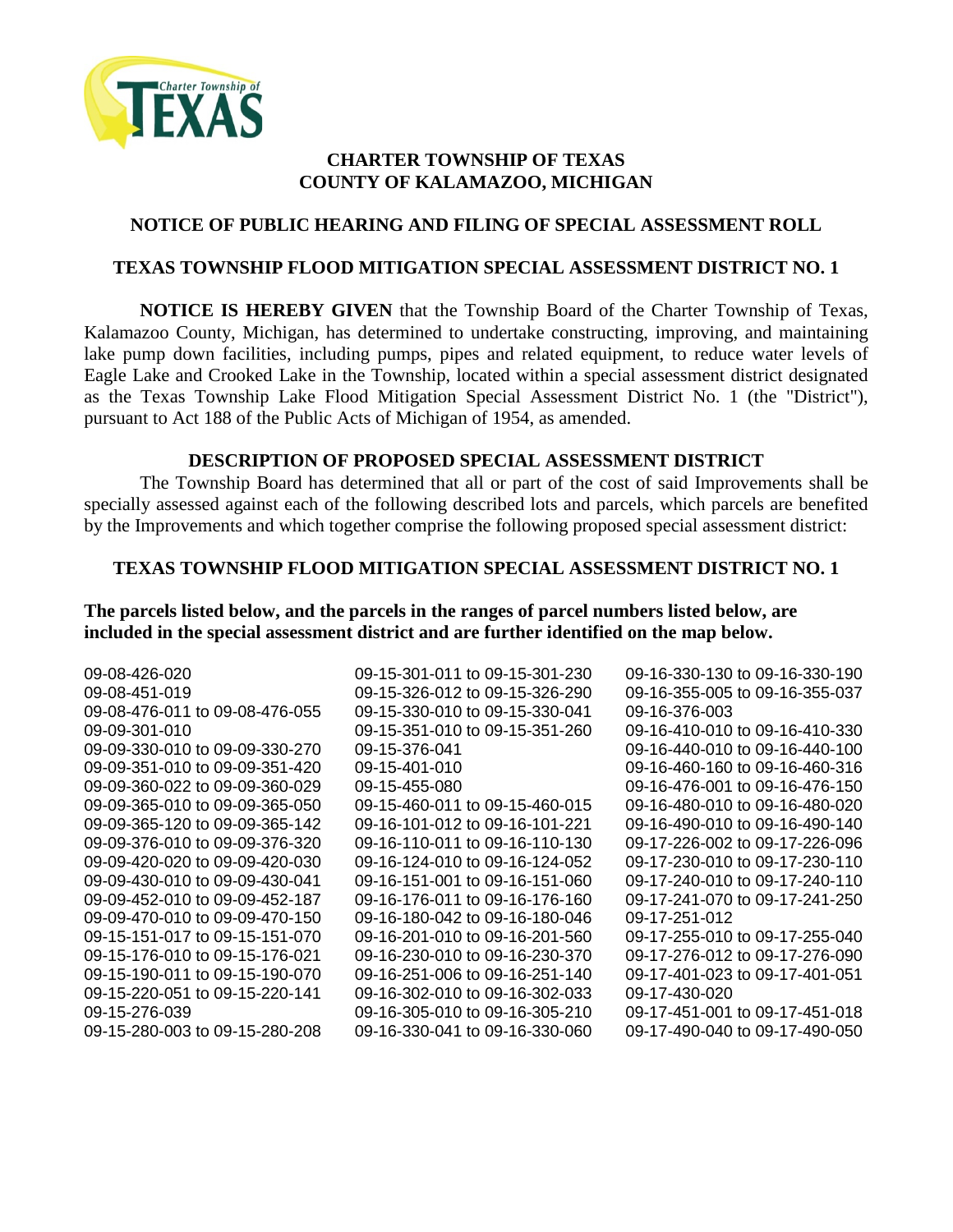

**TAKE NOTICE** the Township Supervisor of the Charter Township of Texas has made and certified a special assessment roll for the special assessment district, which roll sets forth the relative portion of the cost of said Improvements which is to be levied in the form of a special assessment against each benefited lot and parcel of land in the special assessment district.

**TAKE FURTHER NOTICE** that the Township Board of the Charter Township of Texas will hold a public hearing at a regular meeting of the Township Board on April 22, 2019 at 6:00 p.m., at Kalamazoo Valley Community College, 6767 West O Avenue, Kalamazoo, MI, Admissions Wing, Room 9130, within the Township, to review the special assessment roll and consider any objections to the special assessment roll.

**TAKE FURTHER NOTICE** that preliminary plans and estimates of cost for the Improvements are on file with the Township Clerk for public examination. **PROPERTY SHALL NOT BE ADDED TO THE PROPOSED SPECIAL ASSESSMENT DISTRICT AND THE ORIGINAL ESTIMATE OF COST SHALL NOT BE INCREASED BY MORE THAN 10% WITHOUT FURTHER NOTICE AND PUBLIC HEARING.**

**TAKE FURTHER NOTICE** that the special assessment roll as prepared has been reported to the Township Board and is on file with the Township Clerk at the Township Hall for public examination.

**TAKE FURTHER NOTICE THAT AN OWNER OR PARTY IN INTEREST IN A LOT OR PARCEL OF LAND SUBJECT TO A SPECIAL ASSESSMENT MAY FILE A WRITTEN APPEAL OF THE SPECIAL ASSESSMENT WITH THE MICHIGAN TAX TRIBUNAL WITHIN THIRTY (30) DAYS AFTER THE DATE OF CONFIRMATION OF THE SPECIAL ASSESSMENT ROLL, BUT ONLY IF SAID OWNER OR PARTY IN INTEREST APPEARS AND PROTESTS THE SPECIAL ASSESSMENT AT THIS HEARING**. An appearance may be made by an owner or party in interest, or his or her agent, in person or, in the alternative, an appearance or protest can be filed with the Township by letter prior to the hearing, in which case a personal appearance at the hearing is not required.

This Notice was authorized by the Township Board of the Charter Township of Texas.

Linda M. Kerr, CMC, MPA Texas Township Clerk 7110 West Q Avenue Kalamazoo, MI 49009 269-375-1591